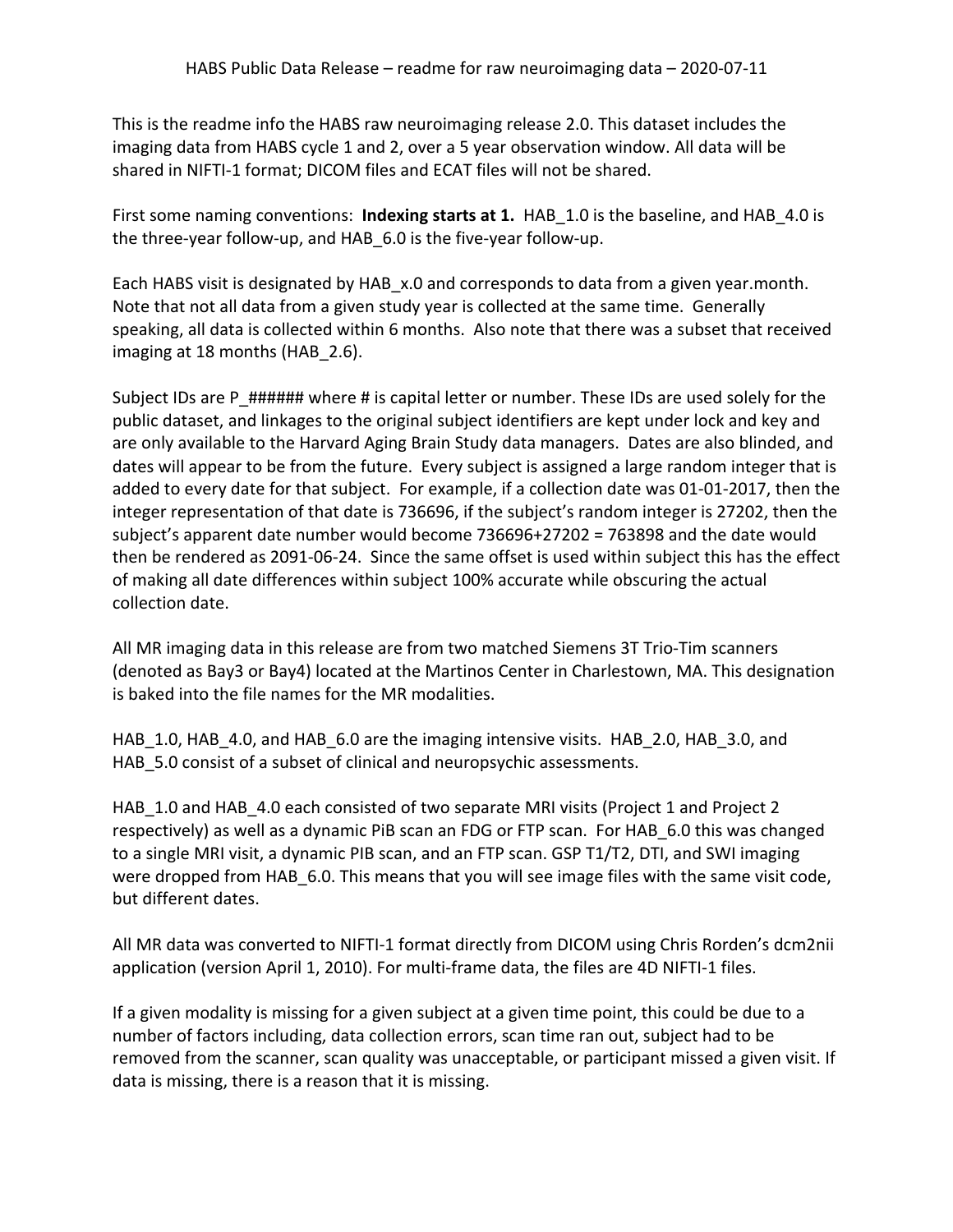Included with the image downloads you will find both the sequence parameter pages from the MR console, and an example dicom header for each sequence.

#### **MODALITY SPECIFICS:**

**T1 and T2 space imaging:** There are two sets of MPRAGE images:

First is the 4xGRAPPA MEMPRAGE with matched T2 space that was predominantly collected in HABS Project 1. These are the same sequences as collected in the Genome Superstruct Project (GSP). This set of structural images has the benefit of a matched T2 space and short acquisition time but has lower image SNR. The T1 data set is approximately 2 gigabytes in size, and the T2 dataset is approximately 2 gigabytes in size.

#### **513 observations across 289 participants**

| HAB 1.0          | 64  |
|------------------|-----|
| HAB 1.0, HAB 4.0 | 224 |
| HAB 4.0          |     |

Second is the ADNI style MPRAGE that was collected predominantly in Project 2. This is a higher quality MPRAGE and is what HABS typically uses and publishes for morphological measures and FS defined ROI. Of note, several subjects were rolled into HABS from other projects where they had received an ADNI unaccelerated MPRAGE (ADNI 2 sequence), while new subjects were generally scanned with an ADNI 2x accelerated (GRAPPA) MPRAGE (note this is the same sequence that is used in ADNI 2 GO and the Dominantly Inherited Alzheimer's disease Network (DIAN)). We consider these sequences interchangeable and generally pool data across unaccelerated and accelerated scans. The unaccelerated scans are denoted as ADNI\_1X and the accelerated scans are denoted with ADNI\_2X. This dataset is approximately 4 gigabytes in size.

#### **696 observations across 284 participants**

| HAB 1.0          |                                    |  |     |
|------------------|------------------------------------|--|-----|
| HAB 1.0, HAB 2.6 |                                    |  |     |
|                  | HAB 1.0, HAB 2.6, HAB 4.0          |  |     |
|                  | HAB 1.0, HAB 2.6, HAB 4.0, HAB 6.0 |  | 27  |
| HAB 1.0, HAB 4.0 |                                    |  | 57  |
|                  | HAB 1.0, HAB 4.0, HAB 6.0          |  | 125 |
| HAB 1.0, HAB 6.0 |                                    |  |     |
| HAB 4.0, HAB 6.0 |                                    |  |     |

**SWI:** An SWI sequence was acquired for microbleed counts and clinical reads. This dataset is approximately 2 gigabytes in size.

#### **508 observations across 289 participants**

HAB 1.0 68 HAB<sub>1.0</sub>, HAB<sub>4.0</sub> 219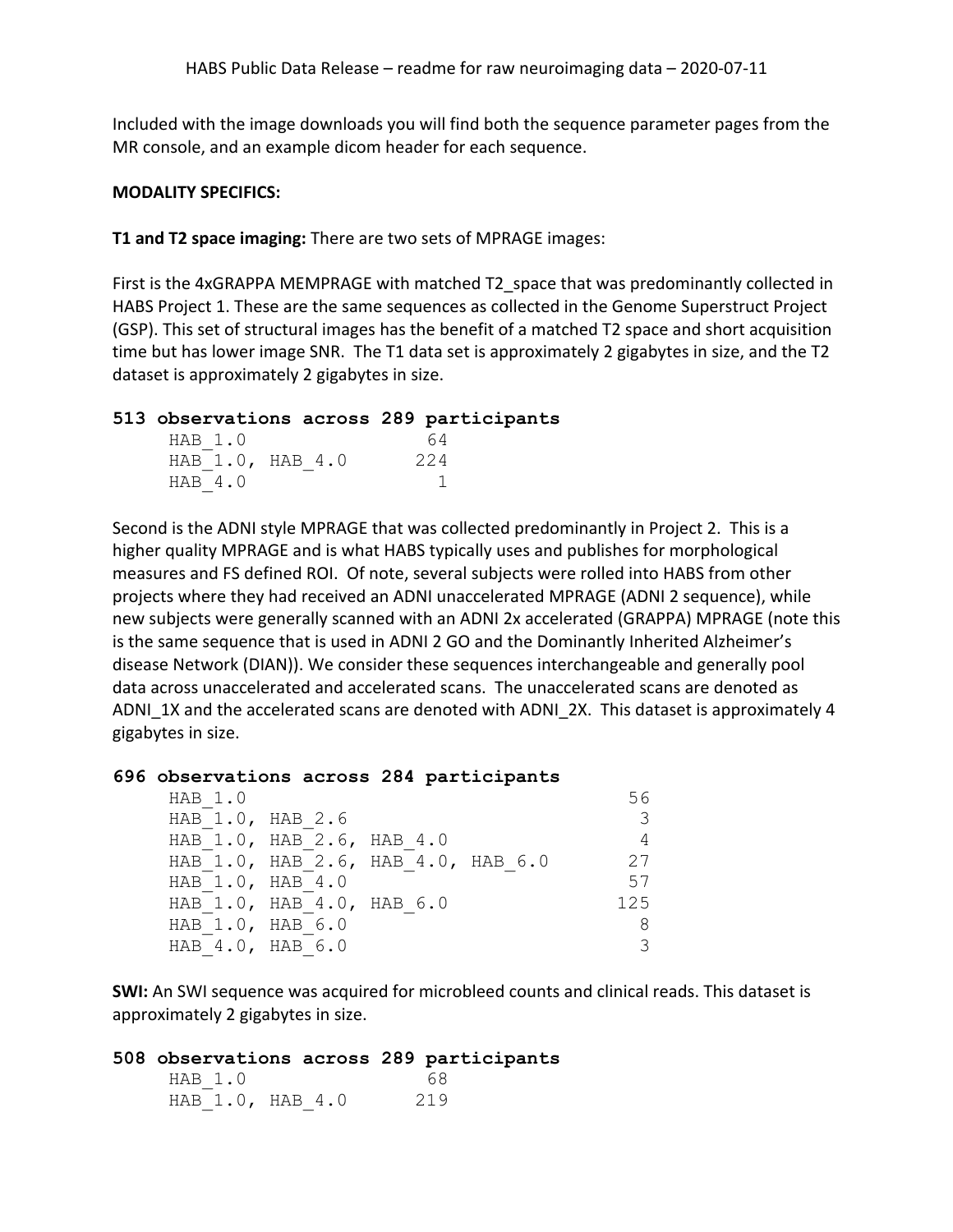HAB 4.0 2

**FLAIR:** a 3D FLAIR sequence was acquired for analysis of white matter hyperintensities and clinical reads. This dataset is approximately 3 gigabytes in size.

## **706 observations across 289 participants** HAB 1.0 58 HAB 1.0, HAB 2.6 3 HAB 1.0, HAB 2.6, HAB 4.0 3 HAB 1.0, HAB 2.6, HAB 4.0, HAB 6.0 29 HAB 1.0, HAB 4.0 60 HAB 1.0, HAB 4.0, HAB 6.0 127 HAB 1.0, HAB 6.0 7  $HAB$  4.0 2

**DTI (30 direction):** DTI data is 30 directions with 5 b0 images. bval and bvec files are included in addition to .nii files. This dataset is approximately 17 gigabytes in size.

### **499 observations across 287 participants**

| HAB 1.0          | 65  |
|------------------|-----|
| HAB 1.0, HAB 4.0 | 212 |
| HAB 4.0          | 1 N |

**Resting State fMRI:** The standard was to collect two back to back 6 minute runs in Project 1. This sequence is identical to the GSP resting state sequence and has a 3 second TR and 3mm isotropic voxels. Note that dummy volumes are included, so the total number of volumes is 124. We drop the first 4 frames (12 seconds) to allow for T1 equilibration, resulting in 6-minute runs. If there was concern about subject motion and time allowed, up to two additional resting state runs would be collected. When possible, we also collected a single 6-minute run in Project 2, so you will find that many subjects have 3 resting state runs spread across two session dates at the same visit (e.g. HAB 1.0 or HAB 4.0). This data can either be pooled or used for short term inter-session reliability analysis. This dataset is approximately 65 gigabytes in size.

The slice acquisition is interleaved, with the slice order going from 1, 3, 5,…, 47, 2, 4, 6, …, 46. This sequence starts at the bottom on the head goes up through the odd slices, and then returns to the bottom and moves to the top for the even slices.

#### **1760 observations across 289 participants**

| HAB 1.0          |                                    |  |     |
|------------------|------------------------------------|--|-----|
| HAB 1.0, HAB 2.6 |                                    |  |     |
|                  | HAB 1.0, HAB 2.6, HAB 4.0          |  | 5   |
|                  | HAB 1.0, HAB 2.6, HAB 4.0, HAB 6.0 |  | 27  |
| HAB 1.0, HAB 4.0 |                                    |  | 108 |
|                  | HAB 1.0, HAB 4.0, HAB 6.0          |  | 84  |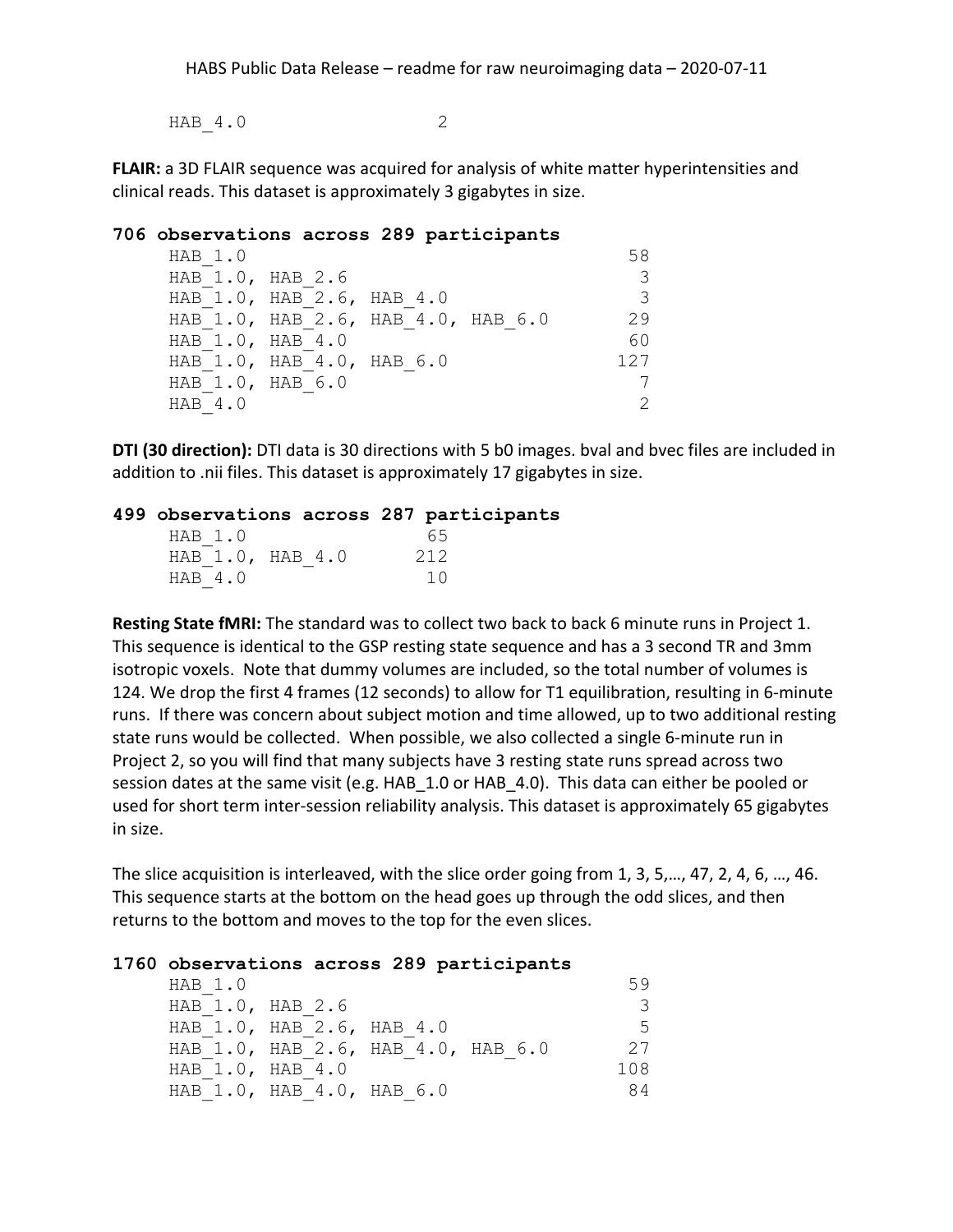HAB 1.0, HAB 6.0 2  $HAB$  4.0 1

# **PET data generalities:**

All PET data was collected on a Siemens ECAT HR1 scanner using a 3D mode; 63 image planes; 15.2-cm axial field of view; 5.6-mm transaxial resolution; and 2.4-mm slice interval

**Fludeoxyglucose (FDG - metabolism):** FDG data was collected from 45 to 75 minutes post injection, and a single merged image across that time frame is provided. Most subjects received an FDG scan at HAB\_1.0, and a subset received additional FDG scans at later visits. This dataset is approximately 1 gigabyte in size.

#### **494 observations across 285 participants**

| HAB 1.0 |                                    |  | 160 |
|---------|------------------------------------|--|-----|
|         | HAB 1.0, HAB 2.6                   |  |     |
|         | HAB 1.0, HAB 2.6, HAB 4.0          |  |     |
|         | HAB 1.0, HAB 2.6, HAB 4.0, HAB 6.0 |  | 17  |
|         | HAB 1.0, HAB 2.6, HAB 6.0          |  |     |
|         | HAB 1.0, HAB 4.0                   |  | 37  |
|         | HAB 1.0, HAB 4.0, HAB 6.0          |  | 30  |
|         | HAB 1.0, HAB 6.0                   |  | 22  |
|         |                                    |  |     |

**Pittsburgh Compound B (PiB – amyloid beta):** PiB data was collected as a full dynamic sequence from 0-60 minutes post injection and is reconstructed in 39 frames (8x15 seconds, 4 by 60 seconds, 27 x 120 seconds). Timing information (onset and duration in seconds) for each frame is provided. We have also created a 40-60 minute dataset for those who are only interested in generating SUVR and not DVR measures. The files for SUVR are the last 10 frames of the full dynamic sequence covering the 40-60 minute post injection time frame. Note that many SUVR PiB protocols are from 50-70 minutes post injection, so expect a small but consistent offset if you are comparing HABS SUVR PiB data to other 50-70 minute PiB SUVR data. You can use the GAAIN Centiloid dataset as a reference (full dynamic data from 0 to 70 minutes post injection) to compute the same measure for 40-60 and 50-70 in order to generate a linear transform for merging data. The 40-60 and 50-70 should be highly collinear with small offsets. Using one of our own pipelines for the FLR composite we computed the linear mapping as (1.0366•X)-0.0265 to map 40-60 measures to the 50-70 scale. The 40-60 dataset is approximately 13 gigabytes in size, and the full dynamic dataset is approximately 50 gigabytes in size.

There is a small set (18 scans) of the dynamic images that are missing either the first or second frame post injection due to inadequate count statistics. The timing information makes these cases transparent and should not notably affect dynamic modeling.

#### **696 observations across 288 participants**

| HAB 1.0 |                           |  |  |
|---------|---------------------------|--|--|
|         | HAB 1.0, HAB 2.6          |  |  |
|         | HAB 1.0, HAB 2.6, HAB 4.0 |  |  |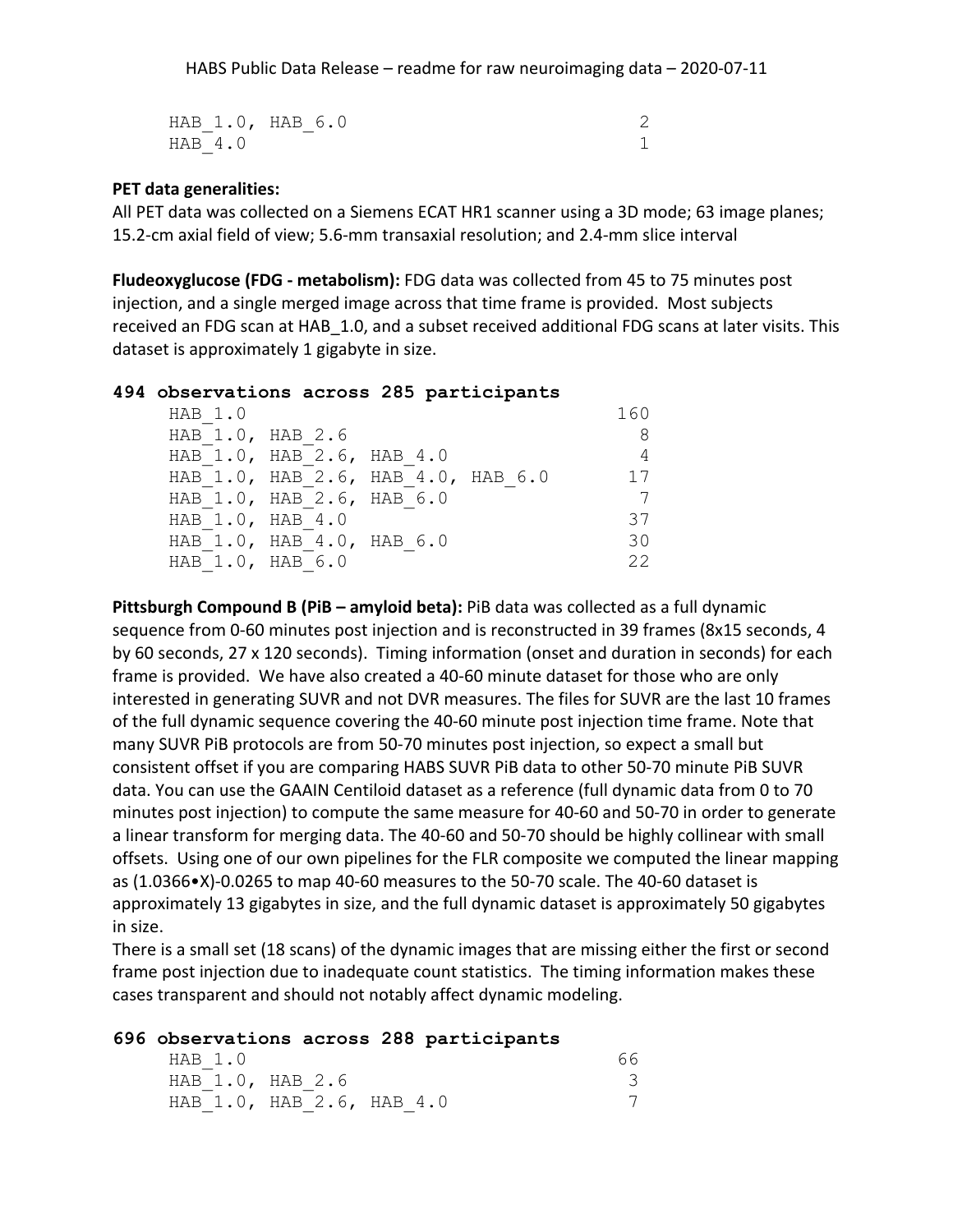|                  | HAB 1.0, HAB 2.6, HAB 4.0, HAB 6.0 |  | 41 |
|------------------|------------------------------------|--|----|
| HAB 1.0, HAB 4.0 |                                    |  | 63 |
|                  | HAB 1.0, HAB 4.0, HAB 6.0          |  | 97 |
| HAB 1.0, HAB 6.0 |                                    |  |    |
| HAB 4.0, HAB 6.0 |                                    |  |    |

**Flortaucipir (FTP – PHF tau):** FTP was not originally part of HABS cycle 1, but was added as soon as it became available. As such not all subjects received an FTP scan in the HAB 1.0 to HAB 4.0 time frame, while others received multiple FTP scans. The timing of FTP scans relative to other imaging acquisitions was initially irregular, and the FTP scan was assigned the visit code corresponding to the closest cognitive assessment. This means that unlike the other imaging modalities, you will find FTP scans with HAB\_2.0, HAB\_3.0, or HAB\_5.0 designations. Additionally, you will find two different timing schemes for FTP data. As we were among the first sites to collect FTP data, there was an initial protocol, and then a refined protocol. The initial protocol corresponds to 80-100 minutes post injection and consists of four 5-minute frames. The latter protocol corresponds to 75-105 minutes post injection and consists of six 5 minute frames. The number of volumes in the NIFTI files (as well as the file names) will tell you which timing scheme was used. If you want to be fully consistent across all of the data you would use frames 2-5 from the 75-105 data. We have performed multiple tests comparing the 80-100 data to the 75-105 data, and we find no meaningful difference in SUVR measures between 80-100 vs 75-105. This dataset is approximately 3 gigabytes in size.

#### **343 observations across 195 participants**

```
HAB 1.0, HAB 4.0 1
HAB 1.0, HAB 4.0, HAB 6.0 2
HAB 2.0 7
HAB 2.0, HAB 4.0 5
HAB 2.0, HAB 4.0, HAB 6.0 6
HAB 2.0, HAB 6.0 1
HAB 3.0 6
HAB 3.0, HAB 4.0, HAB 6.0 2
HAB 3.0, HAB 5.0, HAB 6.0 5
HAB 3.0, HAB 6.0 6
HAB 4.0 27
HAB 4.0, HAB 5.0, HAB 6.0 5
HAB 4.0, HAB 6.0 87
HAB 5.0 1
HAB 5.0, HAB 6.0 8
HAB 6.0 26
```
**Face Blinding:** We have performed face and ear blinding on all sequences deemed to have sufficient coverage and resolution to support facial reconstruction. Currently, this includes T1/MPRAGE, T2 space, and FLAIR images. Face blinding was performed with our own algorithm. The process involved first running the SPM12 unified segmentation/normalization routine on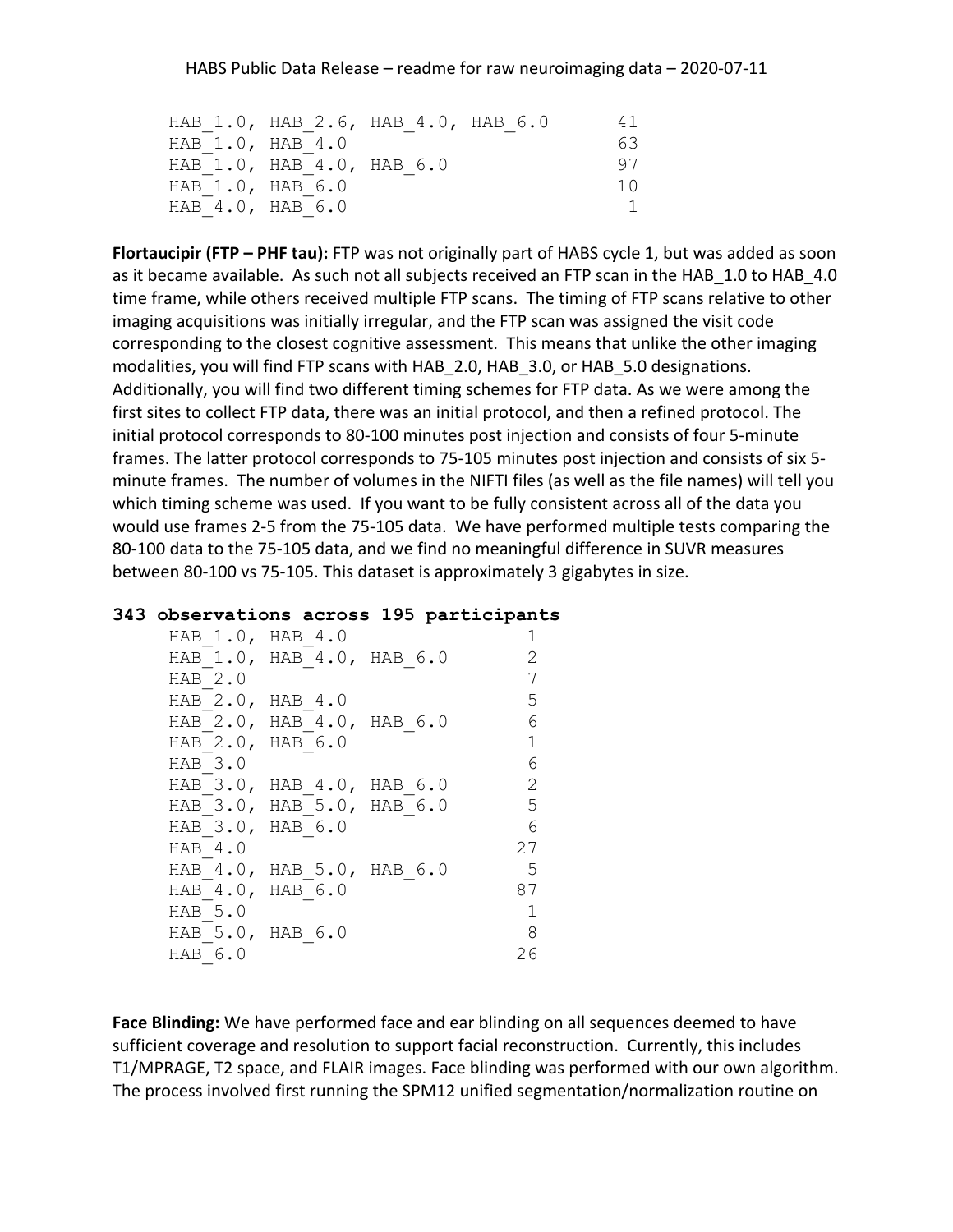each image using the Blaiotta tissue priors (https://www.fil.ion.ucl.ac.uk/spm/toolbox/TPM/) as they have a larger field of view than the standard SPM12 tissue priors. Once done we used the ADNI MPRAGE data to create a group level representation of the tissue classes of our sample in template space. This, in combination with customized masks was used to generate an atlas that included labels for face (including the eyes, and editing out the nose), ears, areas outside the head, and areas outside the field of view. This template space mask was then reverse normalized into each subject's native image space and was used to create subject specific masks.

The face and ears were then blinded by randomizing all of the voxel values within the group level mask. This has the benefit of obscuring recognizable features of the face and ears without changing the intensity distribution of the images. Any voxels falling outside the face and ear masks, but deemed to be outside the head, were set to 0 to obscure any details that happened to fall outside the bounds of the masks (note this does change the distribution of intensity values, and can impact priors based on the distribution of image intensities). We also made an expanded brain mask for each subject, and did not edit any voxels falling within the expanded brain mask as defined on the subject level. We performed testing with FreeSurfer version 6 on 20 randomly chosen MPRAGE images to determine if this process had a notable effect on the FS recon-all process. The results showed that the face blinding procedure generally had less impact on the FS recon results than altering the affine matrix of the MPRAGE files to rigidly jitter the initial orientation of the image files. However, nothing is perfect, and there are many other tools for obtaining morphometric measures which may be affected. If you encounter problems with processing these face blinded data or notice issues where the face blinding is impacting brain tissue, please let us know. We expect face blinding algorithms to improve over time and as improvements are made, we will update the dataset with improved de-identification tools.

Finally, as the nose is removed from the images there may be greater than typical errors with co-registration, particularly with respect to the pitch angle. To help address this, we have included the affine matrix for each image that was computed during the SPM12 unified segmentation/normalization procedure on the unblinded data as an additional piece of information. This 4x4 affine matrix can be used to perform an affine mapping to standard MNI space. Using SPM12 as the base for how this information is encoded, the mapping would be done using matrix algebra by multiplying the Affine Matrix • the Voxel-to-World mapping affine matric stored in the nifti header. For example, you could perform the following procedure in MATLAB using the SPM12 package to perform an affine mapping (12 DoF linear warping) to MNI space:

```
gunzip P_8725AM_2043-06-22_HAB_6.0_ADNI_2X-MPRAGE.nii.gz;
h = spm vol('P_8725AM_2043-06-22_HAB_6.0_ADNI_2X-MPRAGE.nii');
m = spm read vols(h);
Affine =\text{load}(P8725AM2043-06-22HAB6.0ADNI2X-MPRAGE_MNIaffine.read');h.fname = 'newimage.nii';
h.mat = Affine*h.mat;
spm write vol(h,m);
```
The resulting output image should now be in approximate alignment with any MNI template brain. (Note that this will only work if you are using a visualization program that properly uses